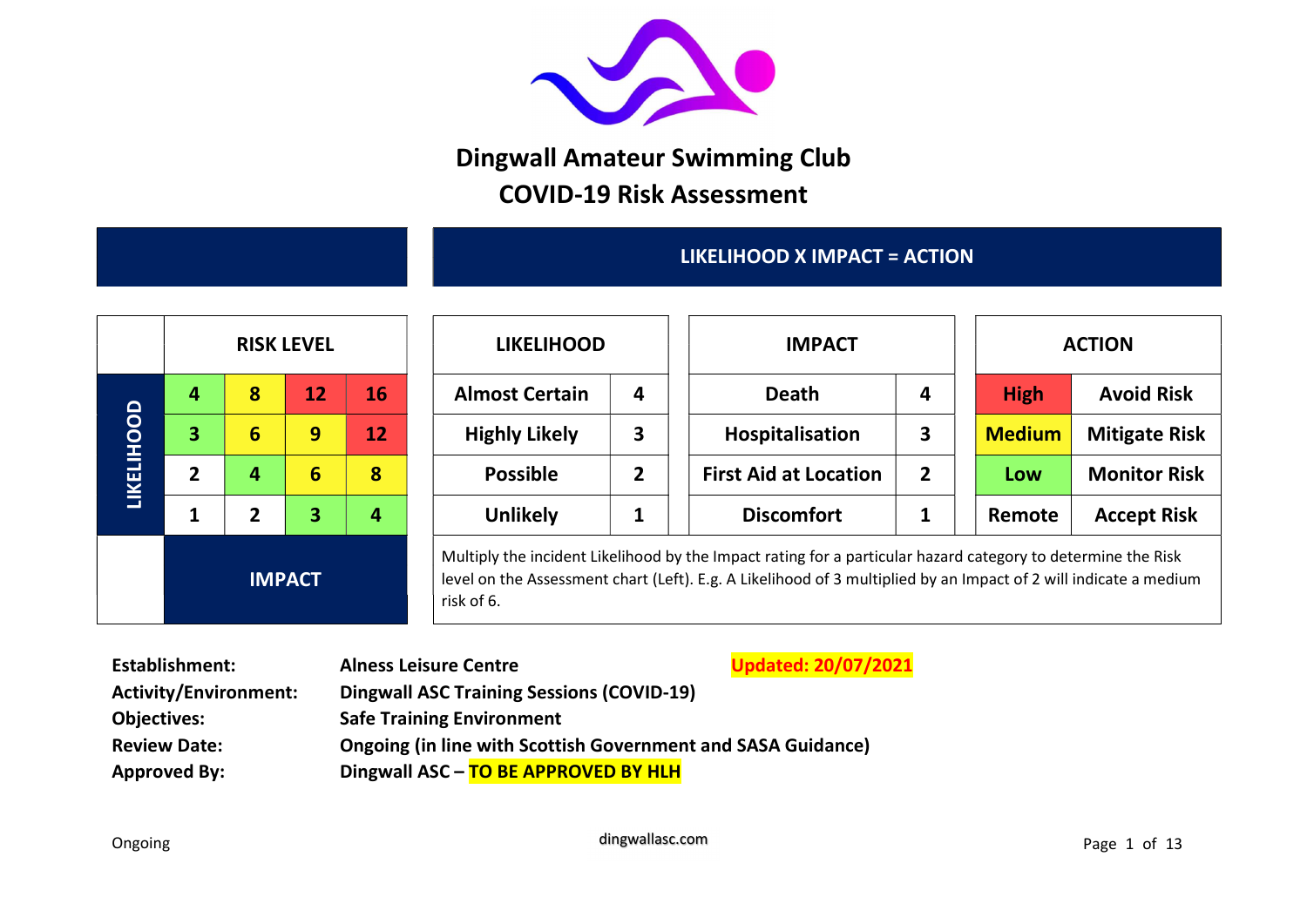

| <b>Activity:</b> General Club Training Session (COVID-19) |                               | <b>Responsible Person:</b> COVID-19 Officer, Club Committee and Club Coaches |
|-----------------------------------------------------------|-------------------------------|------------------------------------------------------------------------------|
|                                                           | <b>Review Date:</b>   Ongoing |                                                                              |

| <b>Risk</b>                                                                               | <b>Who</b>                               | <b>Controls</b>                                                                                                                                                                                |                | <b>Risk Analysis</b>    |                | <b>Further Controls/Notes</b>                                                                                     | <b>Responsibility</b>                                          | <b>Residual</b><br><b>Risk</b> |
|-------------------------------------------------------------------------------------------|------------------------------------------|------------------------------------------------------------------------------------------------------------------------------------------------------------------------------------------------|----------------|-------------------------|----------------|-------------------------------------------------------------------------------------------------------------------|----------------------------------------------------------------|--------------------------------|
| <b>BEFORE TRAINING: OUTDOORS (GENERAL)</b>                                                |                                          |                                                                                                                                                                                                | Likelihood     | Impact                  | <b>Risk</b>    |                                                                                                                   |                                                                |                                |
| Parking area: moving<br>to/from pool and<br>parking areas<br>Pedestrian hit by<br>vehicle | All                                      | Crossings on the road to control<br>$\bullet$<br>traffic<br>Children, if not accompanied by<br>$\bullet$<br>parents are generally dropped off<br>so they do no need to cross where<br>cars go. | 1              | $\overline{\mathbf{3}}$ | 3              | Most swimmers are in S1 or<br>$\bullet$<br>above. Younger swimmers<br>would be accompanied by<br>parent/guardian. | Parents<br>Motorists                                           | 3                              |
| Parking area: moving<br>to/from pool and<br>parking area<br>Slips, trips and falls        | All                                      | Parking area and route to pool are<br>kept in good repair                                                                                                                                      | 1              | $\overline{2}$          | $\overline{2}$ | Centre staff patrol the building<br>and surrounds regularly.                                                      | <b>Centre Staff</b>                                            |                                |
| <b>BEFORE TRAINING: INDOORS (GENERAL)</b>                                                 |                                          |                                                                                                                                                                                                |                |                         |                |                                                                                                                   |                                                                |                                |
| <b>Movement around</b><br>poolside and<br>changing area<br>Slips, trips and falls         | <b>Swimmers</b><br>and coaching<br>staff | Appropriate footwear only<br>$\bullet$<br>Enforce no running rule<br>$\bullet$<br>Ensure all bags and equipment are<br>stowed away from walkways                                               | $\overline{2}$ | $\overline{2}$          | 4              | Centre staff regularly check the<br>$\bullet$<br>changing facilities and clean as<br>required.                    | <b>Centre Staff</b><br>Coaches                                 |                                |
| Poolside warm-up<br>Strains and<br>sprains/other injuries                                 | <b>Swimmers</b>                          | All swimmers instructed in correct<br>$\bullet$<br>warm-up<br>No messing around permitted<br>$\bullet$                                                                                         | $\mathbf{1}$   | $\overline{2}$          | $\overline{2}$ | Only swimmers in B Squad and<br>above complete this warm-up.<br>New swimmers will be<br>$\bullet$<br>supervised.  | Coaches<br>If present, senior<br>swimmers and Club<br>Captains | 2                              |
| Injury during setting<br>up/putting away<br>E.g. strains and other<br>injuries            | All                                      | Moving of heavy equipment only to<br>$\bullet$<br>be performed by adults (Coaches or<br>Centre Staff)<br>Lane Ropes set up by Centre Staff<br>Diving blocks remain in place                    | $\mathbf{2}$   | 1                       | $\overline{2}$ | Blocks will be covered when not<br>$\bullet$<br>in use                                                            | <b>Centre Staff</b><br>Coaches<br>Other adults                 |                                |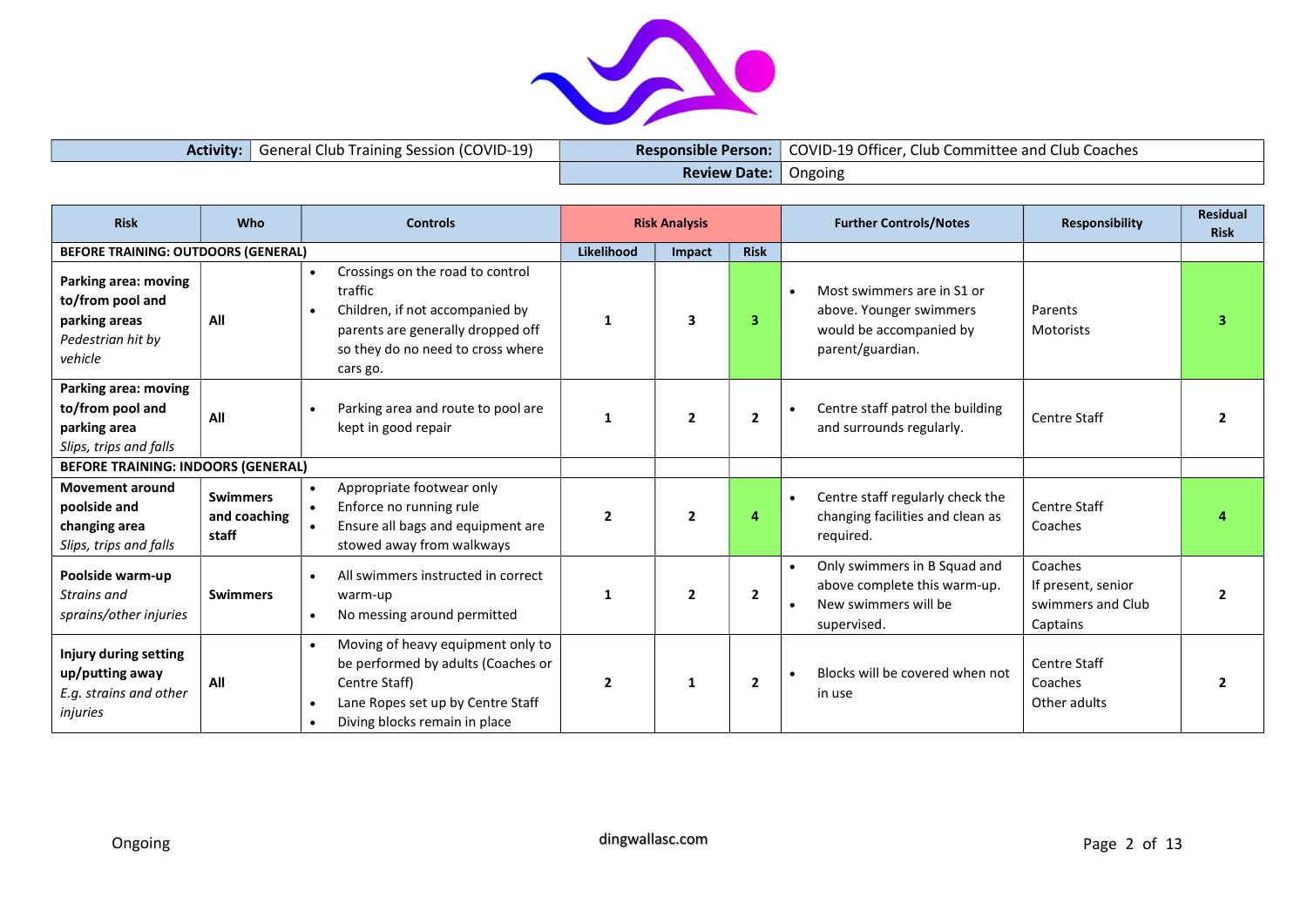

| <b>Risk</b>                                | Who                                          | <b>Controls</b>                                                                                                                                                                                                                                                  |            | <b>Risk Analysis</b>    |             | <b>Further Controls/Notes</b>                                                                                                                                                                                                                                                                                                                                                                                                                                                                                                                                                                       | <b>Responsibility</b>                                                                     | <b>Residual</b><br><b>Risk</b> |
|--------------------------------------------|----------------------------------------------|------------------------------------------------------------------------------------------------------------------------------------------------------------------------------------------------------------------------------------------------------------------|------------|-------------------------|-------------|-----------------------------------------------------------------------------------------------------------------------------------------------------------------------------------------------------------------------------------------------------------------------------------------------------------------------------------------------------------------------------------------------------------------------------------------------------------------------------------------------------------------------------------------------------------------------------------------------------|-------------------------------------------------------------------------------------------|--------------------------------|
| <b>BEFORE TRAINING (COVID-19 SPECIFIC)</b> |                                              |                                                                                                                                                                                                                                                                  | Likelihood | Impact                  | <b>Risk</b> |                                                                                                                                                                                                                                                                                                                                                                                                                                                                                                                                                                                                     |                                                                                           |                                |
| <b>Spread of COVID-19</b>                  | <b>Swimmers</b><br>Coaches<br><b>Parents</b> | Arrive in swimming kit ready to<br>train.<br>No sharing of equipment.<br>Modified Squad structures.<br>Reduced lane numbers.<br>$\bullet$<br>Hand sanitiser stations throughout<br>$\bullet$<br>the centre for members upon<br>arriving at and leaving training. | 3          | 4                       | <b>12</b>   | Face coverings/face masks to<br>$\bullet$<br>be worn in facility, however<br>not required on poolside.<br>Coaches must wear a face<br>covering when speaking to or<br>delivering instruction to<br>swimmers or other members<br>of the coaching/COVID staff.<br>When coaches are not in close<br>proximity to athletes or<br>others, they may remove the<br>face masks for a brief spell to<br>ensure their wellbeing while<br>coaching in a hot, humid<br>environment.<br>Social distancing of 1m at all<br>times within the exception of<br>during training. Following<br>sportscotland guidance. | <b>Facility Operator</b><br>Club Coaches<br>Club Committee<br>Parents<br>COVID-19 Officer | $3x3=9$                        |
| <b>Car Park</b>                            | <b>Swimmers</b><br>Coaches<br><b>Parents</b> | Information sent to members<br>regarding social distancing<br>guidelines and controls at the<br>facility.<br>Recommendation for wearing of<br>$\bullet$<br>face coverings during travel to and<br>from training.                                                 | 3          | $\overline{\mathbf{3}}$ | 9           | Video posted to Club website<br>$\bullet$<br>detailing new protocols.<br>Discussions with Leisure Facility<br>$\bullet$<br>regarding protocols in place.<br>Detailed briefing sheet sent to<br>$\bullet$<br>members prior to return. No<br>briefing, no access.                                                                                                                                                                                                                                                                                                                                     | <b>Facility Operator</b><br>Club Coaches<br>Club Committee<br>Parents<br>COVID-19 Officer | $2x3=6$                        |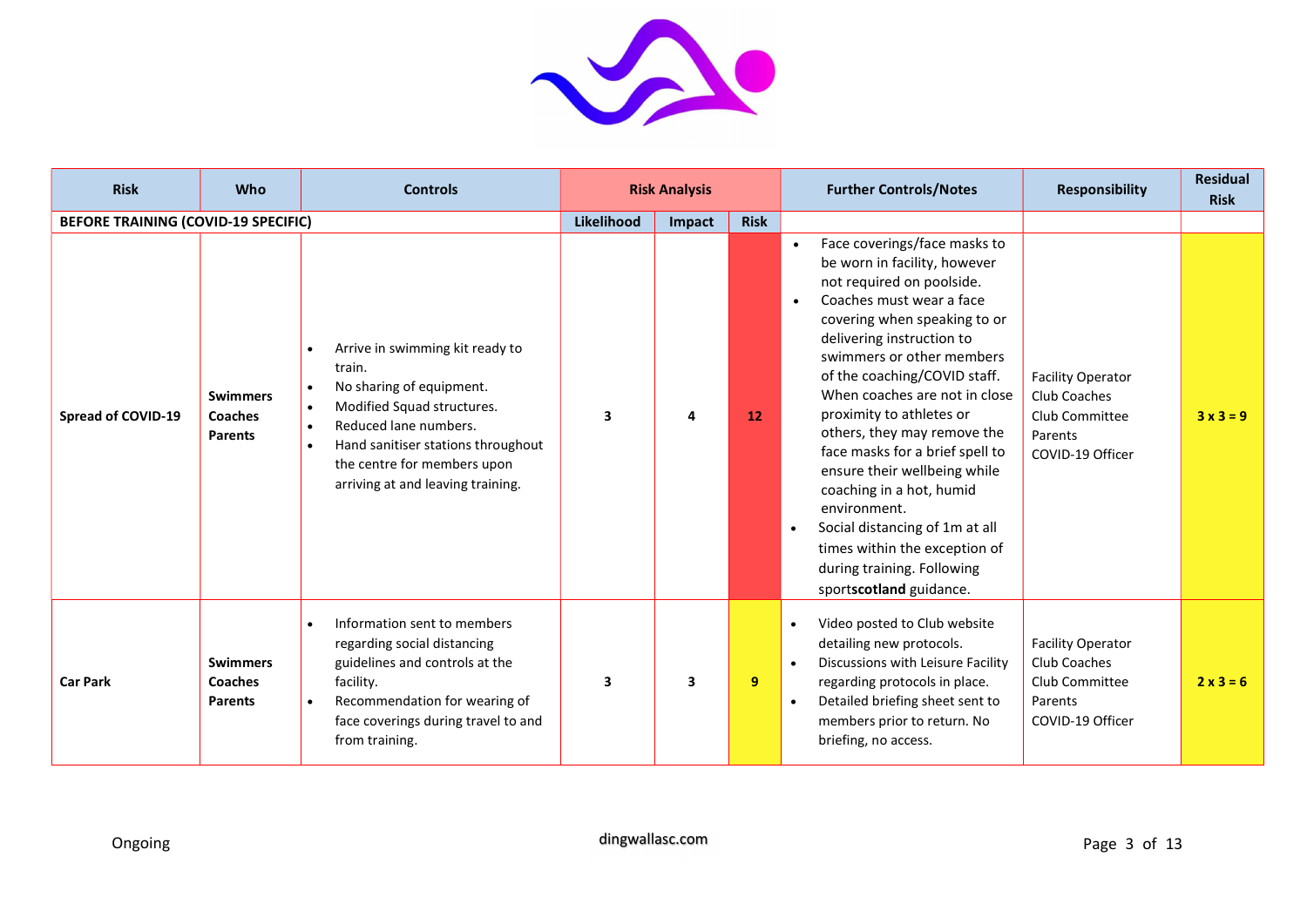

| <b>Risk</b>                                     | <b>Who</b>                                   | <b>Controls</b>                                         |            | <b>Risk Analysis</b> |             | <b>Further Controls/Notes</b>                                                                                                                                            | <b>Responsibility</b>                                                                                     | <b>Residual</b><br><b>Risk</b> |
|-------------------------------------------------|----------------------------------------------|---------------------------------------------------------|------------|----------------------|-------------|--------------------------------------------------------------------------------------------------------------------------------------------------------------------------|-----------------------------------------------------------------------------------------------------------|--------------------------------|
| BEFORE TRAINING (COVID-19 SPECIFIC) - CONTINUED |                                              |                                                         | Likelihood | Impact               | <b>Risk</b> |                                                                                                                                                                          |                                                                                                           |                                |
| <b>Facility Entrance</b><br>and Reception area  | <b>Swimmers</b><br><b>Coaches</b><br>Parents | Information given to<br>parents<br>regarding protocols. | 3          | 4                    | 12          | Video posted to Club website<br>$\bullet$<br>detailing new protocols.<br>with<br>Leisure<br><b>Discussions</b><br>$\bullet$<br>Facility regarding protocols in<br>place. | <b>Facility Operator</b><br>Centre Staff<br>Club Coaches<br>Club Committee<br>Parents<br>COVID-19 Officer | $2x4=8$                        |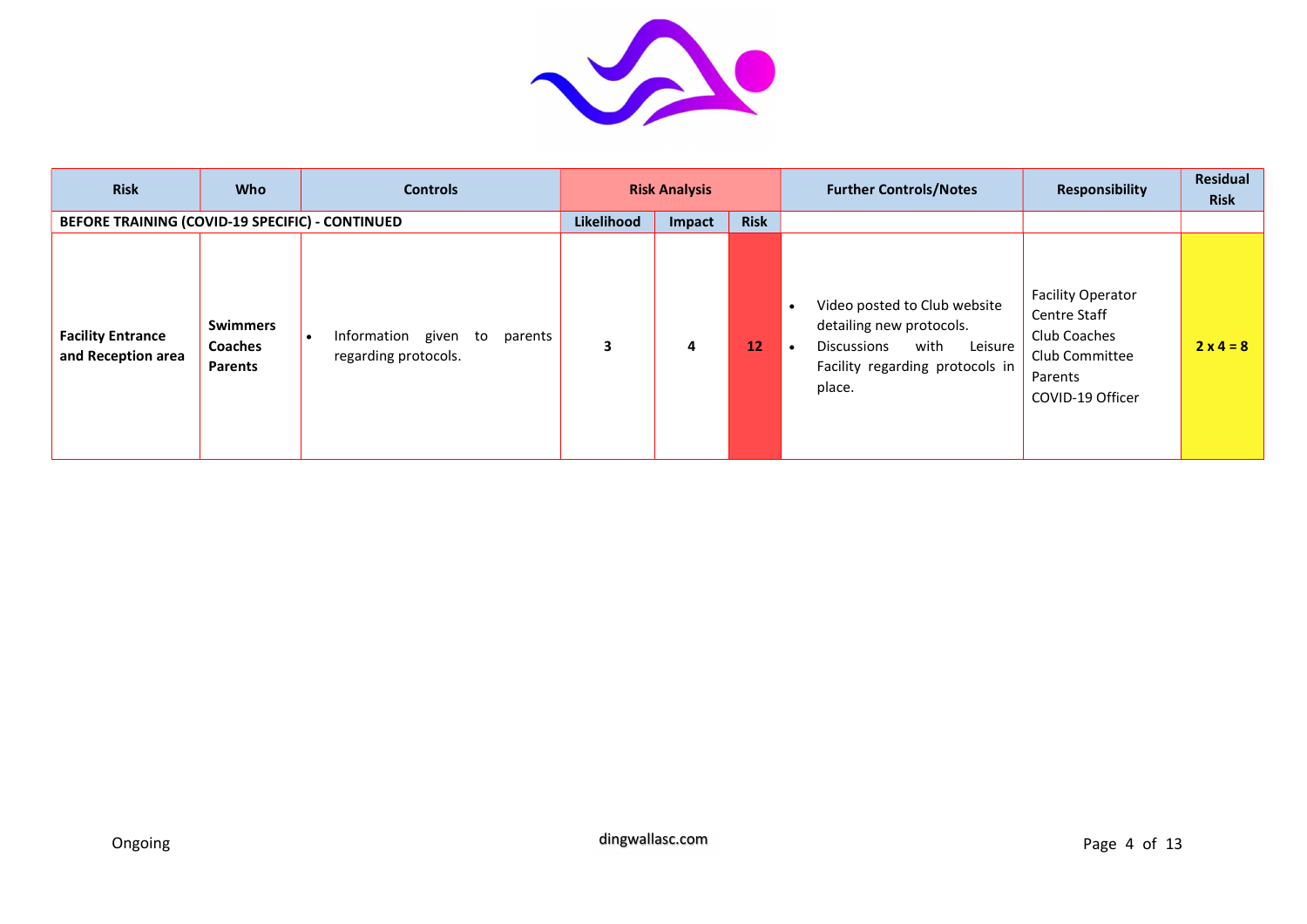

| <b>Risk</b>                                     | <b>Who</b>                                          | <b>Controls</b>                                                                                                                                                                                                                                   |                   | <b>Risk Analysis</b>    |             | <b>Further Controls/Notes</b>                                                                                                                                                                                                                                                                                                                  | <b>Responsibility</b>                                                                                                 | <b>Residual</b><br><b>Risk</b> |
|-------------------------------------------------|-----------------------------------------------------|---------------------------------------------------------------------------------------------------------------------------------------------------------------------------------------------------------------------------------------------------|-------------------|-------------------------|-------------|------------------------------------------------------------------------------------------------------------------------------------------------------------------------------------------------------------------------------------------------------------------------------------------------------------------------------------------------|-----------------------------------------------------------------------------------------------------------------------|--------------------------------|
| BEFORE TRAINING (COVID-19 SPECIFIC)             |                                                     |                                                                                                                                                                                                                                                   | <b>Likelihood</b> | Impact                  | <b>Risk</b> |                                                                                                                                                                                                                                                                                                                                                |                                                                                                                       |                                |
| <b>Changing Rooms</b>                           | <b>Swimmers</b><br><b>Coaches</b><br><b>Parents</b> | Use of lockers and changing rooms.<br>$\bullet$<br>Athletes to arrive at training in<br>$\bullet$<br>costume, ready to swim.                                                                                                                      | 3                 | 4                       | 12          | Protocols emailed to swimmers<br>and parents prior to resumption of<br>training.<br>Video posted to Club website<br>detailing new protocols.<br>Detailed briefing sheet sent to                                                                                                                                                                | <b>Facility Operator</b><br>Centre Staff<br>Club Coaches<br>Club Committee<br>Parents<br>Swimmers<br>COVID-19 Officer | $3x3=9$                        |
| <b>Health Screening</b>                         | <b>Swimmers</b><br>Coaches<br><b>Parents</b>        | Completion of health screening<br>$\bullet$<br>checklist and self-declaration prior<br>to the first training session.<br>Register taken for each session to<br>$\bullet$<br>help with Test and Trace should any<br>member fall ill with COVID-19. | 3                 | $\overline{\mathbf{3}}$ | 9           | members. No briefing, no access.<br>Any swimmers, parents or coaches<br>exhibiting symptoms discouraged<br>from attending training.<br>Any swimmers, parents or coaches<br>who fall ill required to self-isolate<br>for 10 days.<br>All swimmers within the<br>swimmer's lane to be notified by<br>Club and required to isolate for 10<br>days | Club Coaches<br>COVID-19 Officer<br>Club Committee                                                                    | $2x3=6$                        |
| Someone becomes<br>unwell during the<br>session | <b>Swimmers</b><br><b>Coaches</b>                   | parent/guardian<br>Contact<br>and<br>$\bullet$<br>remove swimmer from the water.<br>Use appropriate PPE.<br>$\bullet$<br>Make Centre Staff aware.                                                                                                 | $\overline{2}$    | $\overline{2}$          | 4           | Emergency contact information,<br>including medical information<br>taken to all training sessions.                                                                                                                                                                                                                                             | Club Coaches<br><b>Centre Staff</b><br>COVID-19 Officer                                                               |                                |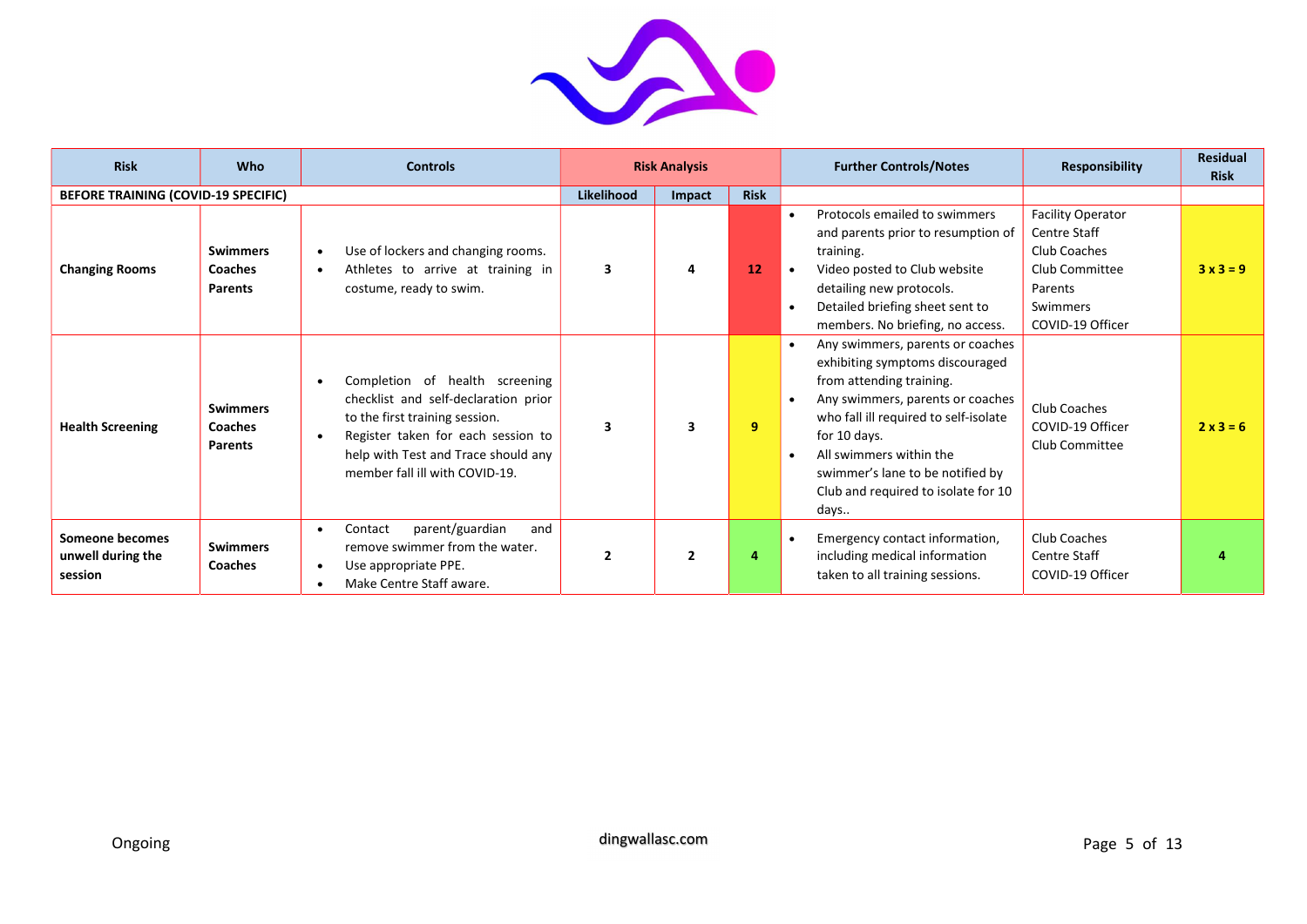

| <b>Risk</b>                                                | Who                        | <b>Controls</b>                                                                                                                                                                                                                                      |                | <b>Risk Analysis</b> |                | <b>Further Controls/Notes</b>                                                                                                                                                                                                                                                                                                                                            | <b>Responsibility</b>                                                                          | <b>Residual Risk</b>     |
|------------------------------------------------------------|----------------------------|------------------------------------------------------------------------------------------------------------------------------------------------------------------------------------------------------------------------------------------------------|----------------|----------------------|----------------|--------------------------------------------------------------------------------------------------------------------------------------------------------------------------------------------------------------------------------------------------------------------------------------------------------------------------------------------------------------------------|------------------------------------------------------------------------------------------------|--------------------------|
| <b>BEFORE TRAINING (COVID-19 SPECIFIC)</b>                 |                            |                                                                                                                                                                                                                                                      | Likelihood     | Impact               | <b>Risk</b>    |                                                                                                                                                                                                                                                                                                                                                                          |                                                                                                |                          |
| Poolside                                                   | <b>Swimmers</b><br>Coaches | Coaches and volunteers must follow<br>social distancing guidelines at all times.<br>Under 18s no longer need to physically<br>$\bullet$<br>distance <b>DURING</b> sporting activity and<br>indoor contact sport can now resume for<br>this age group | 3              | Δ                    | <b>12</b>      | Coaches<br>face<br>must<br>wear a<br>covering when speaking to or<br>instruction<br>delivering<br>to<br>swimmers or other members of<br>the coaching/COVID staff. When<br>coaches are not in close proximity<br>to athletes or others they may<br>remove the face masks for a brief<br>spell to ensure their wellbeing<br>while coaching in a hot, humid<br>environment. | <b>Facility Operator</b><br>Centre Staff<br>Club Coaches<br>Club Committee<br>COVID-19 Officer | $3x3=9$                  |
| <b>DURING TRAINING (GENERAL)</b>                           |                            |                                                                                                                                                                                                                                                      | Likelihood     | Impact               | <b>Risk</b>    |                                                                                                                                                                                                                                                                                                                                                                          |                                                                                                |                          |
| <b>Drowning</b>                                            | <b>Swimmers</b>            | NPLQ trained lifeguards on duty<br>throughout<br>Number of swimmers regulated by Coach<br>and Leisure Centre NOP                                                                                                                                     | 1              | Δ                    | 4              | Adhere to Leisure Centre NOP and<br>$\bullet$<br>EAP.                                                                                                                                                                                                                                                                                                                    | <b>Centre Staff</b><br>Coaches                                                                 |                          |
| <b>Diving</b>                                              | <b>Swimmers</b>            | Diving at the deep end only (opposite<br>side to changing rooms)<br>Coach will control proceedings and only<br>those who have been sufficiently<br>trained will be permitted to dive from<br>the blocks                                              | 1              | $\overline{2}$       | $\overline{2}$ | Adhere to Leisure Centre NOP<br>$\bullet$<br>and EAP.<br>Centre staff and Coaches to<br>$\bullet$<br>ensure blocks are secure before<br>use.                                                                                                                                                                                                                             | <b>Centre Staff</b><br>Coaches                                                                 | $\overline{\phantom{a}}$ |
| <b>Backstroke</b><br>Injury through colliding<br>with wall | <b>Swimmers</b>            | Ensure backstroke flags are in place<br>Coach education regarding finishing in<br>Backstroke                                                                                                                                                         | $\overline{2}$ | $\overline{2}$       | 4              | Coach intervention                                                                                                                                                                                                                                                                                                                                                       | <b>Centre Staff</b><br>Coaches                                                                 |                          |
| <b>Lane Ropes</b><br>Entanglement<br>Collision             | <b>Swimmers</b>            | Ensure lane ropes are securely fixed in<br>$\bullet$<br>place<br>Do not overcrowd the lane.<br>$\bullet$                                                                                                                                             | $\overline{2}$ | $\overline{2}$       | 4              |                                                                                                                                                                                                                                                                                                                                                                          | <b>Centre Staff</b><br>Coaches                                                                 |                          |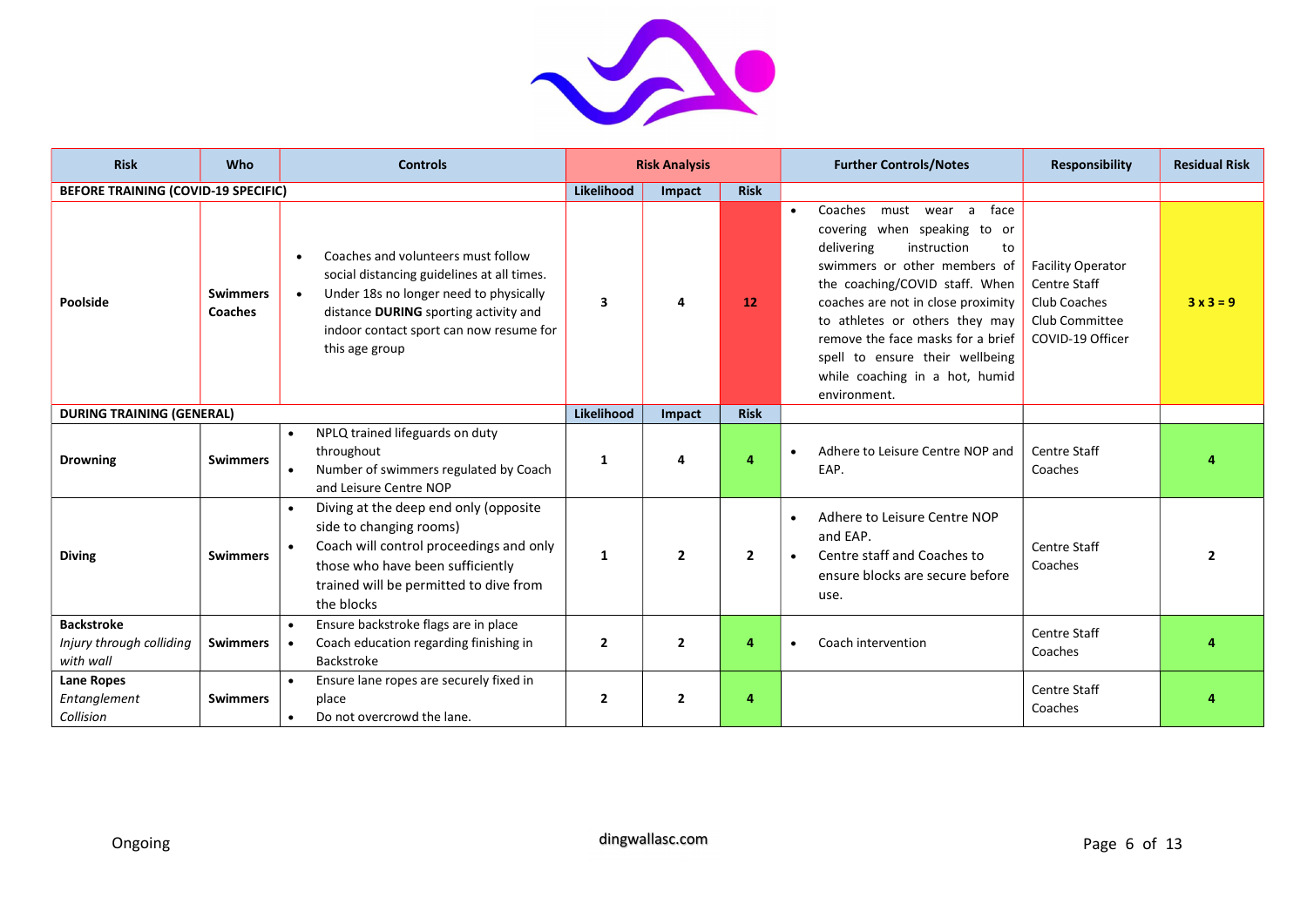

| <b>Risk</b>                                  | Who             | <b>Controls</b>                                                                                                                                                                                                                                                                                                                                                                                                                                                                                                      |                | <b>Risk Analysis</b> |                | <b>Further Controls/Notes</b>                                                                                                                                                         | <b>Responsibility</b>          | <b>Residual</b><br><b>Risk</b> |
|----------------------------------------------|-----------------|----------------------------------------------------------------------------------------------------------------------------------------------------------------------------------------------------------------------------------------------------------------------------------------------------------------------------------------------------------------------------------------------------------------------------------------------------------------------------------------------------------------------|----------------|----------------------|----------------|---------------------------------------------------------------------------------------------------------------------------------------------------------------------------------------|--------------------------------|--------------------------------|
| <b>DURING TRAINING (GENERAL)</b>             |                 |                                                                                                                                                                                                                                                                                                                                                                                                                                                                                                                      | Likelihood     | <b>Impact</b>        | <b>Risk</b>    |                                                                                                                                                                                       |                                |                                |
| <b>Moveable Floor</b><br>Entrapment          | <b>Swimmers</b> | Floor to be lowered by Centre Staff<br>only<br>Pool depth will be 1.8m throughout<br>$\bullet$<br>during all training sessions.                                                                                                                                                                                                                                                                                                                                                                                      | $\overline{2}$ | $\mathbf{2}$         | 4              | Ensure there are no swimmers<br>$\bullet$<br>in the pool when the floor is<br>being moved.                                                                                            | <b>Centre Staff</b><br>Coaches | 4                              |
| <b>Injury during training</b><br>Overheating | <b>Swimmers</b> | Low risk as water and surroundings<br>$\bullet$<br>kept at a suitable level for training<br>Participants have access to water<br>$\bullet$<br>bottles<br>Trained NPLQ staff present<br>$\bullet$                                                                                                                                                                                                                                                                                                                     | 1              | $\overline{2}$       | $\overline{2}$ | Training will not go ahead if<br>$\bullet$<br>water temperature is below 28<br>or above 32 as dictated by the<br>Centre.                                                              | <b>Centre Staff</b><br>Coaches | $\overline{2}$                 |
| Injury during training<br>Exhaustion         | <b>Swimmers</b> | Coaches to ensure activity matches<br>$\bullet$<br>ability level<br>Coaches to monitor swimmers<br>throughout the session                                                                                                                                                                                                                                                                                                                                                                                            | $\overline{2}$ | 1                    | $\overline{2}$ | Trained NPLQ staff present.<br>$\bullet$<br>ALL MUST LISTEN TO LIFEGUARD<br><b>INSTRUCTIONS.</b>                                                                                      | Coaches                        | $\overline{2}$                 |
| <b>DURING TRAINING (COVID-19 SPECIFIC)</b>   |                 |                                                                                                                                                                                                                                                                                                                                                                                                                                                                                                                      | Likelihood     | Impact               | <b>Risk</b>    |                                                                                                                                                                                       |                                |                                |
| <b>Lane Numbers</b>                          | <b>Swimmers</b> | Reduced Squad numbers.<br>$\bullet$<br>Single width lanes with reduced<br>lane numbers.<br>Pre and Post pool exercises not<br>recommended.<br>Under 18s no longer need to<br>physically distance DURING sporting<br>activity and indoor contact sport can<br>now resume for this age group.<br>Where under 18s and 18+ athletes<br>are mixing in a session, all athletes<br>considered as<br>$18+$<br>and<br>are<br>non-contact protocols apply, thus<br>physical distancing in the activity<br>must be incorporated | 3              | 4                    | 12             | COVID-19 Officer present at<br>$\bullet$<br>training to ensure protocols are<br>followed.<br>Appropriate rest periods to<br>ensure social distancing is<br>maintained if athletes 18+ | Coaches<br>COVID-19 Officer    | $3x3=9$                        |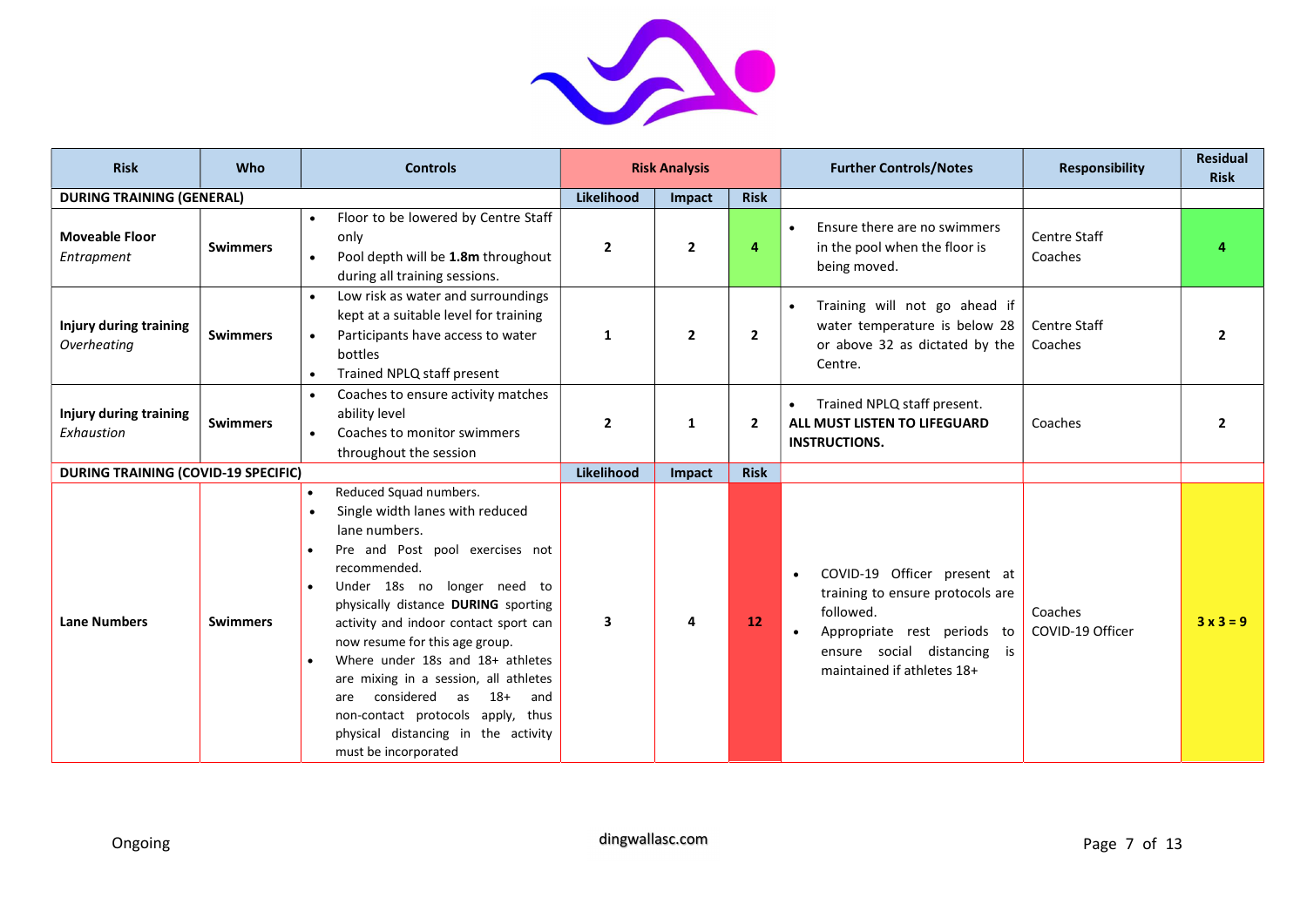

| <b>Risk</b>                                | Who                                   | <b>Controls</b>                                                                                                                                                                                                                                                                                                                                                                       |                | <b>Risk Analysis</b> |             | <b>Further Controls/Notes</b>                                                                                                                              | <b>Responsibility</b>                                                               | <b>Residual</b><br><b>Risk</b> |
|--------------------------------------------|---------------------------------------|---------------------------------------------------------------------------------------------------------------------------------------------------------------------------------------------------------------------------------------------------------------------------------------------------------------------------------------------------------------------------------------|----------------|----------------------|-------------|------------------------------------------------------------------------------------------------------------------------------------------------------------|-------------------------------------------------------------------------------------|--------------------------------|
| <b>DURING TRAINING (COVID-19 SPECIFIC)</b> |                                       |                                                                                                                                                                                                                                                                                                                                                                                       | Likelihood     | Impact               | <b>Risk</b> |                                                                                                                                                            |                                                                                     |                                |
| <b>Hygiene Measures</b>                    | <b>Swimmers</b><br><b>Coaches</b>     | • COVID-19 protocols communicated<br>to all members in advance of<br>resumption of training.<br>• Detailed brief sent to members. No<br>brief, no access.                                                                                                                                                                                                                             | 3              | 4                    | 12          | Video posted to Club website<br>detailing new protocols.<br>Hand sanitiser provided by the<br>Centre for members upon<br>arriving at and leaving training. | Club Coaches<br>COVID-19 Officer<br>Club Committee                                  | $3x3=9$                        |
| Equipment                                  | <b>Swimmers</b>                       | Sharing of equipment is prohibited.<br>$\bullet$<br>Recommendations of cleaning<br>$\bullet$<br>protocols after each training<br>session to be circulated.                                                                                                                                                                                                                            | 3              | 4                    | 12          | Swimmers must bring their<br>water bottles to training clearly<br>marked with their own name to<br>avoid accidental sharing.                               | Club Coaches<br>COVID-19 Officer                                                    | $3x3=9$                        |
| <b>Diving</b>                              | <b>Swimmers</b>                       | Diving at the deep end only<br>$\bullet$<br>(opposite side to changing rooms)<br>Coach will control proceedings and<br>$\bullet$<br>only those who have been<br>sufficiently trained will be<br>permitted to dive from the blocks<br>Centre staff and Coaches to ensure<br>$\bullet$<br>blocks are secure before use.<br>Swimmers must not crowd the blocks<br>while waiting to dive. | 3              | 3                    | 9           | Blocks to be sanitised between<br>bucket of<br>with<br>uses<br>a<br>chlorinated water.                                                                     | Club Coaches<br>COVID-19 Officer<br><b>Centre Staff</b>                             | $2 \times 4 = 8$               |
| <b>Spectating</b>                          | <b>Parents</b><br><b>Centre Staff</b> | No spectating permitted in the<br>$\bullet$<br>viewing gallery.<br>Parents must wait in the car park.<br>$\bullet$<br>Parents of swimmers aged 10 and<br>$\bullet$<br>Under to remain on site as per the<br>Club's Changing Room Policy.                                                                                                                                              | $\overline{2}$ | $\overline{2}$       | 4           | Video posted to Club website<br>detailing protocols.                                                                                                       | Club Coaches<br>COVID-19 Officer<br><b>Facility Operator</b><br><b>Centre Staff</b> |                                |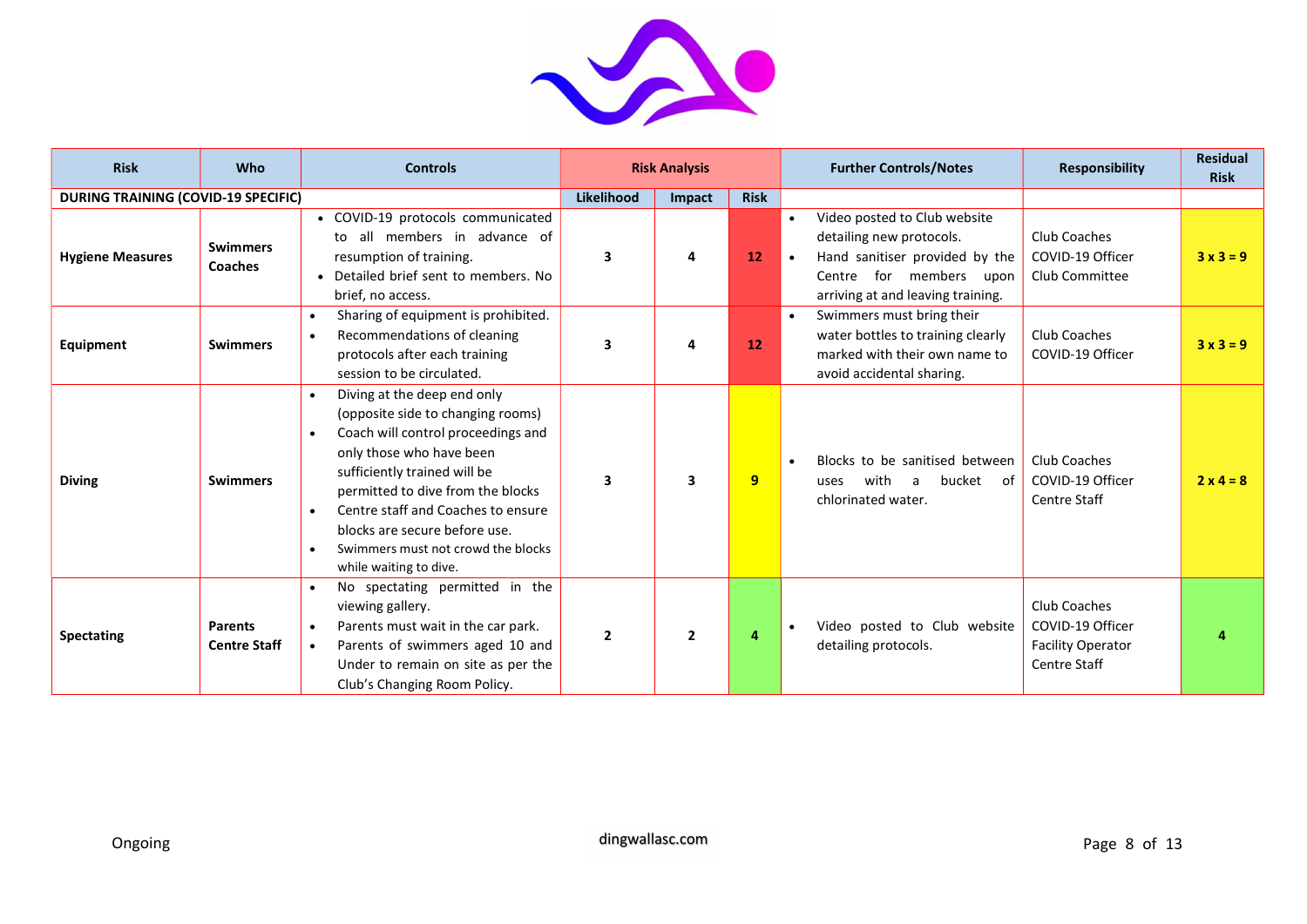

| <b>Risk</b>                                | <b>Who</b>                        | <b>Controls</b>                                                                                                                                                                                                                                                                                                                                                               |                   | <b>Risk Analysis</b> |             | <b>Further Controls/Notes</b>                                                                                                                                                                                                                                                                                                                                                                                                                                                                                                                        | <b>Responsibility</b>                                                                          | <b>Residual</b><br><b>Risk</b> |
|--------------------------------------------|-----------------------------------|-------------------------------------------------------------------------------------------------------------------------------------------------------------------------------------------------------------------------------------------------------------------------------------------------------------------------------------------------------------------------------|-------------------|----------------------|-------------|------------------------------------------------------------------------------------------------------------------------------------------------------------------------------------------------------------------------------------------------------------------------------------------------------------------------------------------------------------------------------------------------------------------------------------------------------------------------------------------------------------------------------------------------------|------------------------------------------------------------------------------------------------|--------------------------------|
| <b>DURING TRAINING (COVID-19 SPECIFIC)</b> |                                   |                                                                                                                                                                                                                                                                                                                                                                               | <b>Likelihood</b> | Impact               | <b>Risk</b> |                                                                                                                                                                                                                                                                                                                                                                                                                                                                                                                                                      |                                                                                                |                                |
| Exit                                       | <b>Swimmers</b><br><b>Coaches</b> | Swimmers to leave the facility the<br>same way that they entered the<br>facility.<br>Swimmers must remain socially<br>distanced when exiting the facility.<br>Start/End times of training adapted<br>to avoid congestion in the changing<br>rooms, entrances and exits.<br>Instructions to parents regarding<br>children<br>collection of<br>their<br>(younger age swimmers). | 3                 | 4                    | 12          | Video posted to Club website<br>٠<br>detailing new protocols.<br>Hand sanitiser provided by the<br>$\bullet$<br>Centre for members upon<br>arriving at and leaving training.<br>Coaches must wear a face<br>٠<br>covering when speaking to or<br>delivering instruction to swimmers<br>members of the<br>other<br>coaching/COVID<br>staff.<br>When<br>coaches are not in close proximity<br>to athletes or others they may<br>remove the face masks for a brief<br>spell to ensure their wellbeing<br>while coaching in a hot, humid<br>environment. | <b>Facility Operator</b><br><b>Centre Staff</b><br>Club Coaches<br>COVID-19 Officer<br>Parents | $3x3=9$                        |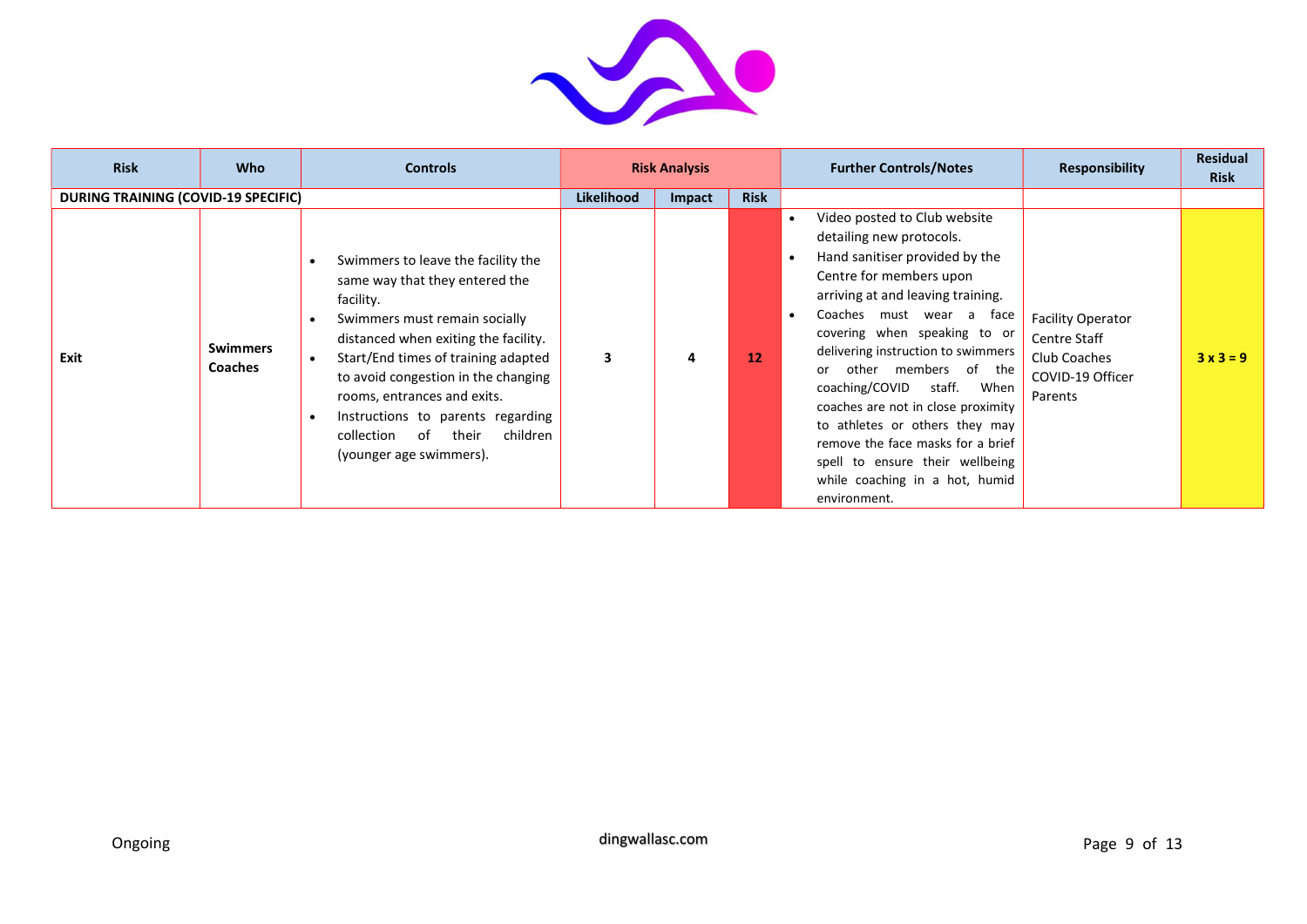

| <b>Risk</b>                                               | Who                                                                                  | <b>Controls</b>                                                                                                                                                                                                                                                                                                                                                                                                                                                                                                |              | <b>Risk Analysis</b> |             | <b>Further Controls/Notes</b>                                                                                                                                                                                                                                                                                                                                                                               | <b>Responsibility</b>                                                                   | <b>Residual</b><br><b>Risk</b> |
|-----------------------------------------------------------|--------------------------------------------------------------------------------------|----------------------------------------------------------------------------------------------------------------------------------------------------------------------------------------------------------------------------------------------------------------------------------------------------------------------------------------------------------------------------------------------------------------------------------------------------------------------------------------------------------------|--------------|----------------------|-------------|-------------------------------------------------------------------------------------------------------------------------------------------------------------------------------------------------------------------------------------------------------------------------------------------------------------------------------------------------------------------------------------------------------------|-----------------------------------------------------------------------------------------|--------------------------------|
| <b>ANYTIME BUT ESPECIALLY DURING TRAINING (continued)</b> |                                                                                      |                                                                                                                                                                                                                                                                                                                                                                                                                                                                                                                | Likelihood   | Impact               | <b>Risk</b> |                                                                                                                                                                                                                                                                                                                                                                                                             |                                                                                         |                                |
| <b>Medical Conditions</b>                                 | <b>Swimmers</b>                                                                      | Coaches have full access to details<br>held as part of Club Membership<br>Ensure swimmer or carer has<br>$\bullet$<br>access to any inhalers etc. They<br>might require during the session<br>Emergency contact numbers taken<br>$\bullet$<br>to training each session<br>Parents/Guardians must advise the<br>coach of any short term health<br>issues. Coach to decide if swimmer<br>can train.                                                                                                              | $\mathbf{2}$ | 3                    | 6           | Ensure coaches have access to<br>$\bullet$<br>medical information at all<br>times.<br>Significant long-term<br>$\bullet$<br>conditions: parent/guardian to<br>remain in close proximity in all<br>cases where swimmer might<br>need help in managing their<br>condition. Ultimately, if risks<br>comes from condition rather<br>than activity, parent and child<br>to decide whether risk is<br>acceptable. | Coaches<br>Parents<br>Swimmers                                                          | $2 \times 2 = 4$               |
| <b>Emotional or Physical</b><br>Abuse                     | <b>Swimmers</b><br><b>Coaches</b><br><b>Officials</b><br>Vulnerable<br><b>Adults</b> | Wellbeing and Protection Policy in<br>place on Noticeboard and Club<br>Website.<br>Wellbeing and Protection Officer<br>(WPO) to advise on how to look for<br>signs and how to proceed with<br>problems that may arise.<br><b>Contact Scottish Swimming Child</b><br>$\bullet$<br>Protection team.<br>Coaches and Officials to have<br>$\bullet$<br>'Safeguarding Children' training.<br>Coaches must have up to date PVG.<br>$\bullet$<br>Club Captains to encourage older<br>swimmers to look out for others. | $\mathbf{2}$ | $\overline{2}$       | 4           | Coaches without safeguarding<br>$\bullet$<br>training need to get it as soon as<br>reasonably possible.<br>Child welfare is everyone's<br>$\bullet$<br>responsibility.<br>All coaches must have an up to<br>$\bullet$<br>date PVG.                                                                                                                                                                          | Coaches<br>Committee<br>Wellbeing and<br><b>Protection Officer</b><br><b>All Adults</b> |                                |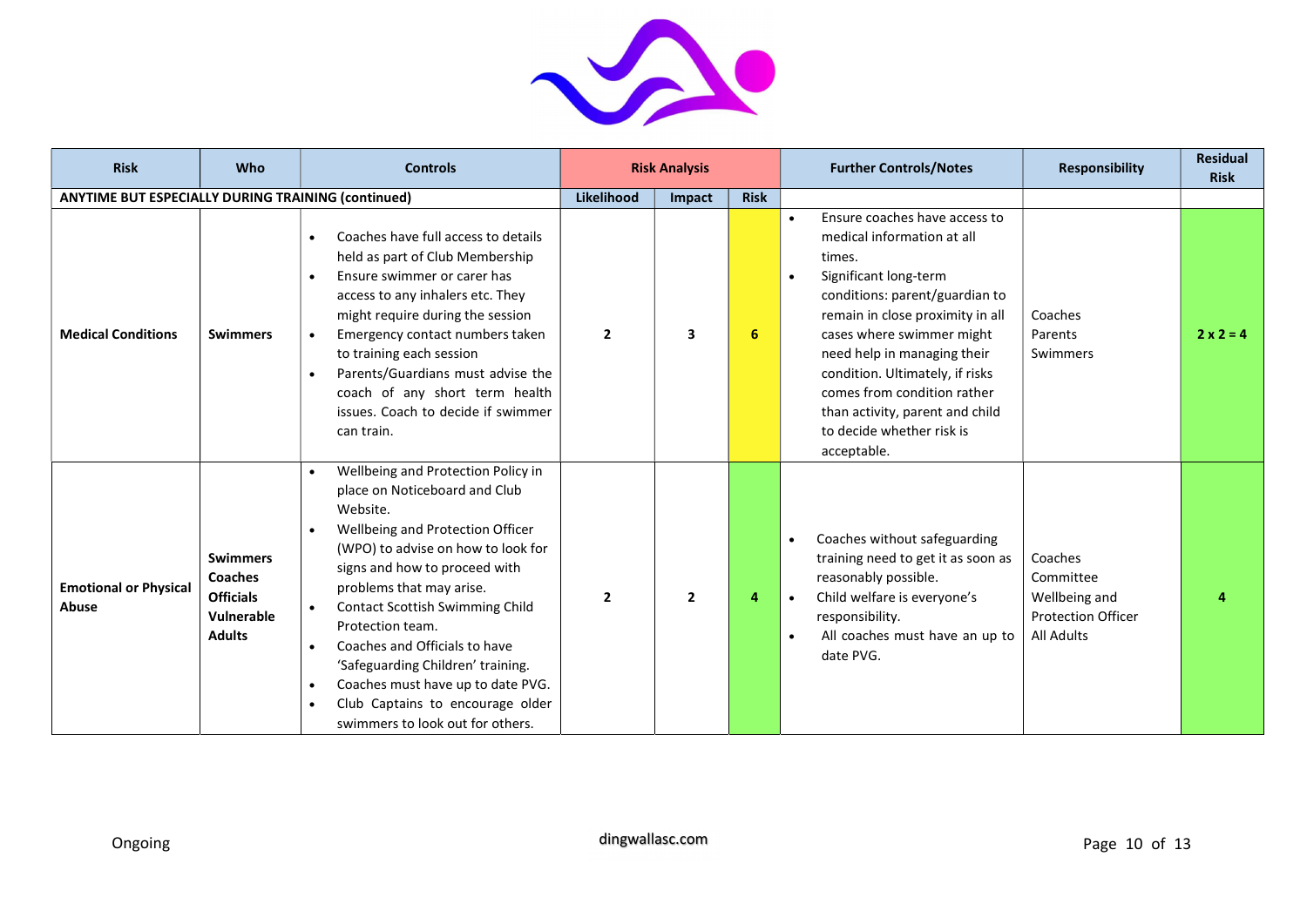

| <b>Risk</b>                                                   | <b>Who</b>      | <b>Controls</b>                                                                                                                                                                                                                                                                                                          | <b>Risk Analysis</b> |                |                | <b>Further Controls/Notes</b>                                                                                                                                                                                        | <b>Responsibility</b>                    | <b>Residual</b><br><b>Risk</b> |
|---------------------------------------------------------------|-----------------|--------------------------------------------------------------------------------------------------------------------------------------------------------------------------------------------------------------------------------------------------------------------------------------------------------------------------|----------------------|----------------|----------------|----------------------------------------------------------------------------------------------------------------------------------------------------------------------------------------------------------------------|------------------------------------------|--------------------------------|
| <b>ANYTIME BUT ESPECIALLY DURING TRAINING (continued)</b>     |                 |                                                                                                                                                                                                                                                                                                                          | <b>Likelihood</b>    | Impact         | <b>Risk</b>    |                                                                                                                                                                                                                      |                                          |                                |
| <b>Children leaves</b><br>facility and becomes<br>lost/injury | <b>Swimmers</b> | Swimmers must not leave poolside<br>$\bullet$<br>during session without seeking<br>permission.<br>If swimmer has to stop training,<br>parent/carer will be notified and<br>child must wait where coach can<br>see them.<br>Swimmers not permitted to leave<br>the building except in the care of a<br>responsible adult. |                      | $\overline{2}$ | $\overline{2}$ | Parent contact details available<br>$\bullet$<br>for all Coaches.<br>Late Collection policy in place.<br>$\bullet$<br>Coaches will not leave the<br>$\bullet$<br>facility until all swimmers have<br>been collected. | Coaches<br>Parents<br>Centre Staff       |                                |
| <b>AFTER TRAINING (GENERAL)</b>                               |                 |                                                                                                                                                                                                                                                                                                                          |                      |                |                |                                                                                                                                                                                                                      |                                          |                                |
| <b>Late Collection</b>                                        | <b>Swimmers</b> | Swimmers not permitted to leave<br>the building except in the care of a<br>responsible adult.                                                                                                                                                                                                                            | 1                    | $\overline{2}$ | $\overline{2}$ | Parent contact details available<br>$\bullet$<br>for all Coaches.<br>Late Collection policy in place.<br>$\bullet$<br>Coaches will not leave the<br>$\bullet$<br>facility until all swimmers have<br>been collected. | Swimmers<br>Parents/Guardians<br>Coaches |                                |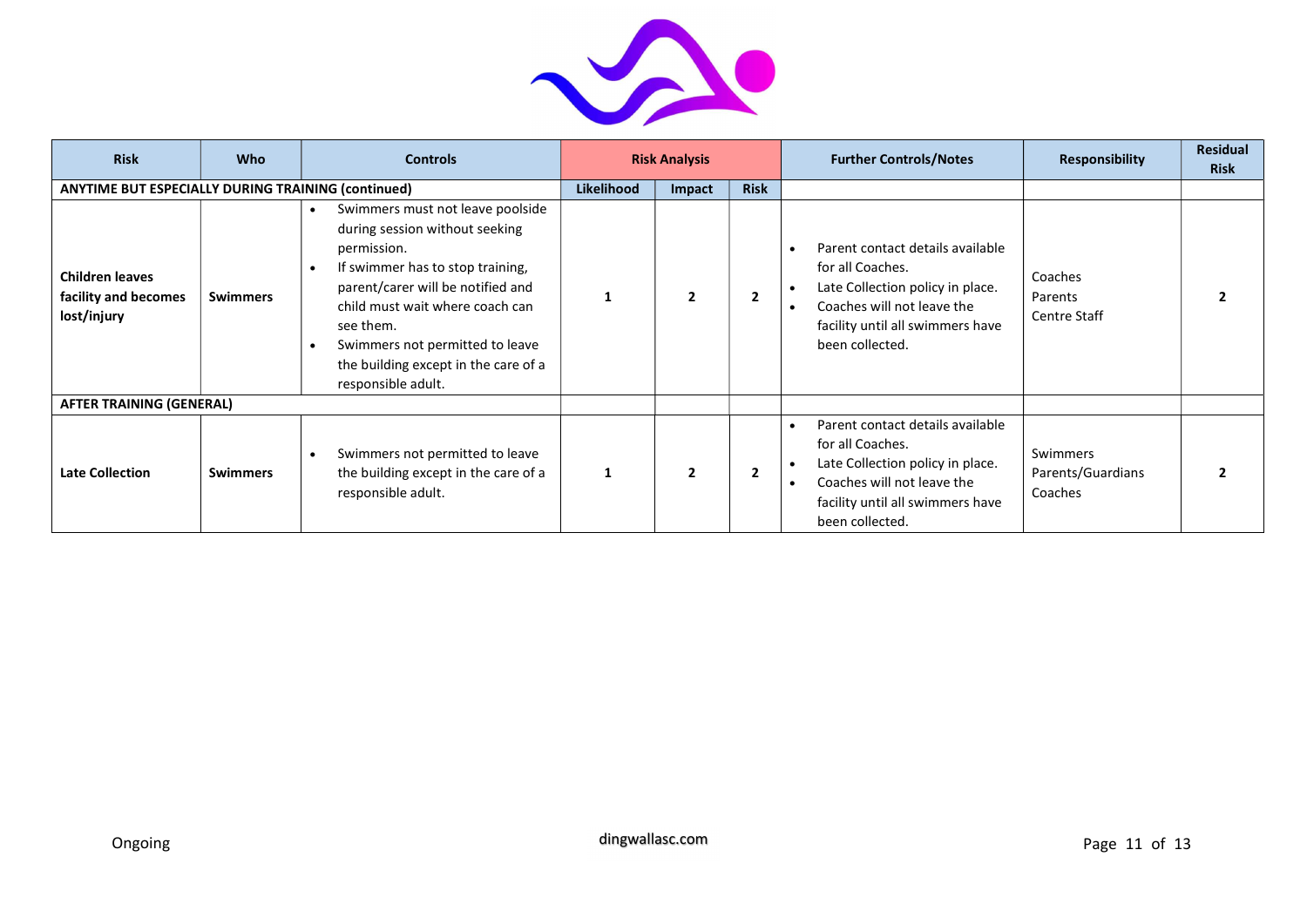

| <b>Risk</b>                   | <b>Who</b>      | <b>Controls</b>                                                                                                                                                                                                                                                                                                                                                                                                                                                                                              | <b>Risk Analysis</b> |                |                | <b>Further Controls/Notes</b>                                                                                                                                                                                              | <b>Responsibility</b>     | <b>Residual</b><br><b>Risk</b> |
|-------------------------------|-----------------|--------------------------------------------------------------------------------------------------------------------------------------------------------------------------------------------------------------------------------------------------------------------------------------------------------------------------------------------------------------------------------------------------------------------------------------------------------------------------------------------------------------|----------------------|----------------|----------------|----------------------------------------------------------------------------------------------------------------------------------------------------------------------------------------------------------------------------|---------------------------|--------------------------------|
| <b>COACHES QUALIFICATIONS</b> |                 |                                                                                                                                                                                                                                                                                                                                                                                                                                                                                                              | Likelihood           | Impact         | <b>Risk</b>    |                                                                                                                                                                                                                            |                           |                                |
| Competency                    | <b>Swimmers</b> | All sessions are overseen by a<br>$\bullet$<br>qualified Scottish Swimming<br>teacher/coach and operated in<br>accordance with Scottish<br>Swimming guidelines.<br>As part of the induction process all<br>Coaches also go through specific<br>facility and club information in case<br>of an emergency.<br>For coaching sessions on poolside<br>alone the minimum qualification of<br>a Level 2 Teacher/Coach is<br>required.<br>Coaches must be 18&O to<br>$\bullet$<br>supervise a session independently. |                      | $\overline{2}$ | $\overline{2}$ | Ensure appropriate cover is in<br>$\bullet$<br>place to assist during holiday<br>times. In the event of<br>inadequate cover training will be<br>cancelled.<br>Ensure a minimum of two<br>$\bullet$<br>coaches per session. | Club Committee<br>Coaches |                                |
| Competency                    | <b>Swimmers</b> | Copies of Coach Qualifications<br>$\bullet$<br>stored digitally and analogue.<br>Leisure Centre carries out Child<br>$\bullet$<br>Protection Audits yearly to request<br>copies of coaches PVGs and<br>Qualifications                                                                                                                                                                                                                                                                                        |                      | $\overline{2}$ | $\overline{2}$ | Any changes to coaches<br>$\bullet$<br>qualifications will be<br>communicated to the<br>Committee and Wellbeing<br>Protection Officer.                                                                                     | Club Committee<br>Coaches |                                |